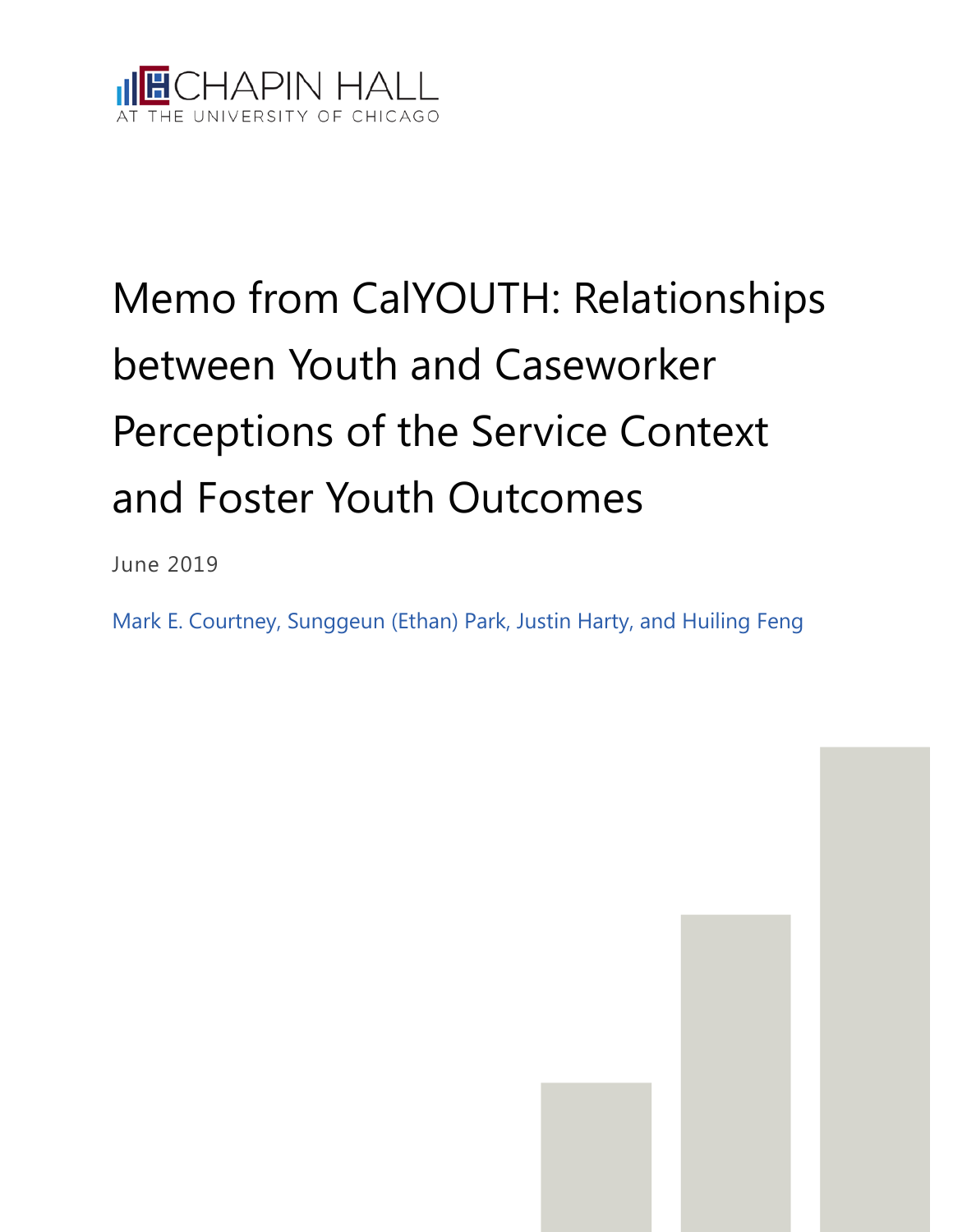## **Recommended Citation**

Courtney, M. E., Park, S., Harty, J., & Feng, H. (2019). *Memo from CalYOUTH: Relationships between youth and caseworker perceptions of the service context and foster youth outcomes*. Chicago, IL: Chapin Hall at the University of Chicago.

### **Related Publications**

Courtney, M. E., Okpych, N. J., & Park, S. (2018). *Report from CalYOUTH: Findings on the relationships between extended foster care and youths' outcomes at age 21.* Chicago, IL: Chapin Hall at the University of Chicago.

Courtney, M. E., Okpych, N. J., Mikell, D., Stevenson, B., Park, K., Harty, J., Feng, H., & Kindle, B. (2016). *CalYOUTH survey of young adults' child welfare workers.* Chicago, IL: Chapin Hall at the University of Chicago.

### **Acknowledgement**

We would like to recognize our project funders: the Conrad N. Hilton Foundation, the Reissa Foundation, the Walter S. Johnson Foundation, the Zellerbach Family Foundation, the William T. Grant Foundation, and the California Wellness Foundation.

#### **Disclaimer**

The findings reported herein were performed with the permission of the California Department of Social Services. The opinions and conclusions expressed herein are solely those of the authors and should not be considered as representing the policy of the collaborating agency or any agency of the California government.

Chapin Hall is an independent policy research center at the University of Chicago that provides public and private decision-makers with rigorous research and achievable solutions to support them in improving the lives of children, families and communities.

Chapin Hall partners with policymakers, practitioners, and philanthropists at the forefront of research and policy development by applying a unique blend of scientific research, real-world experience, and policy expertise to construct actionable information, practical tools, and, ultimately, positive change for children and families.

Established in 1985, Chapin Hall's areas of research include child welfare systems, community capacity to support children and families, and youth homelessness. For more information about Chapin Hall, visit www.chapinhall.org or @Chapin\_Hall.

© 2019 Chapin Hall at the University of Chicago

Chapin Hall at the University of Chicago 1313 East 60th Street Chicago, IL 60637

#### **chapinhall.org**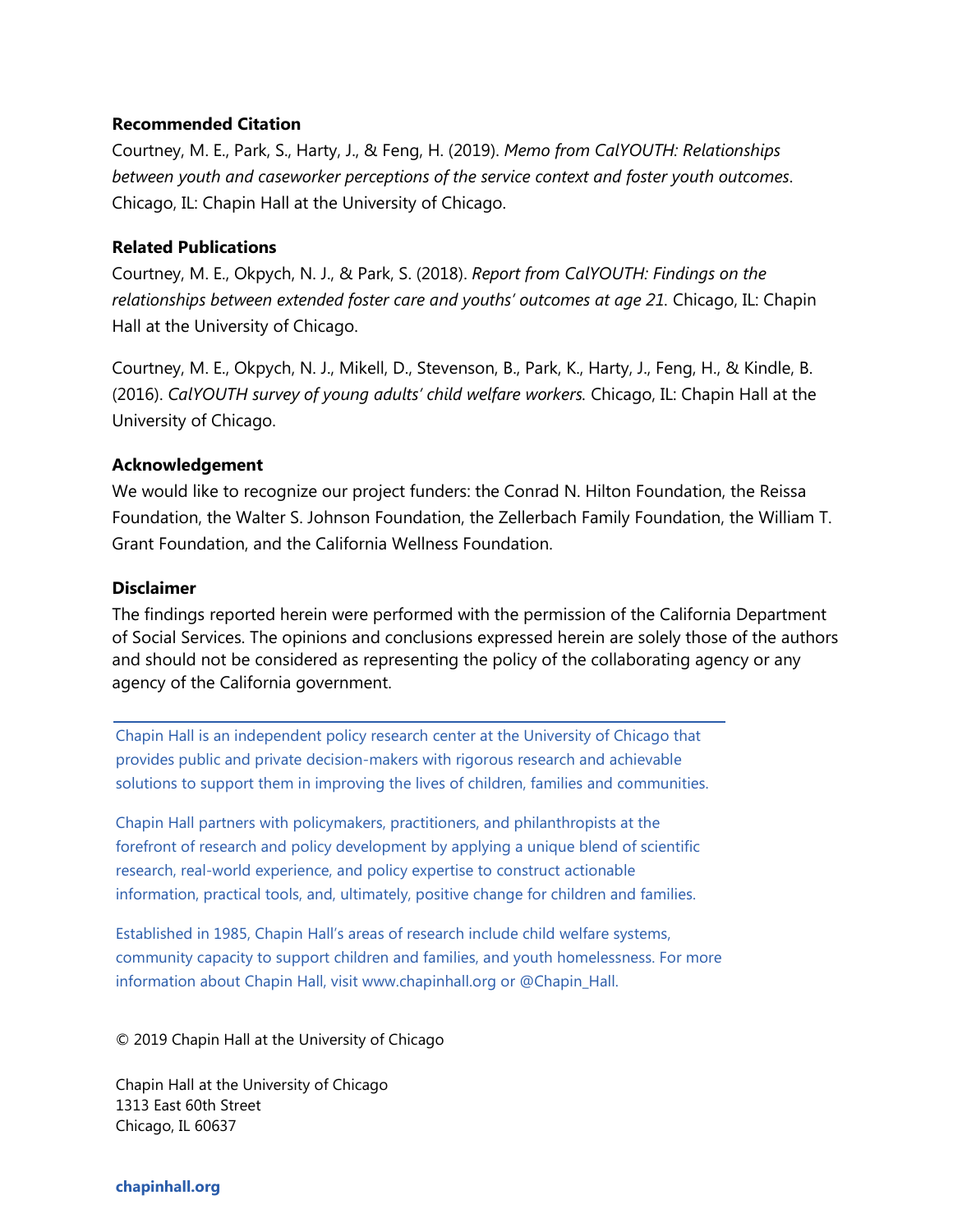Over the last few decades, federal and state legislation has been introduced to ensure foster youth's successful transition into adulthood. Unfortunately, foster youth remain in a very vulnerable position in several domains compared to their peers in the general population. For example, studies have found that foster youth have lower rates of secondary educational attainment (Frerer, Sosenko, & Henke, 2013), experience increased rates of housing instability and homelessness (Curry & Abrams, 2015), and have lower rates of employment and lower average income (Okpych & Courtney, 2014). They are also more likely to need treatment for mental health and substance use disorders (Brown, Courtney, & McMillen, 2015).

State and local child welfare agencies and service providers have recognized these problems and redoubled efforts to revamp services and supports to meet the needs of transition-age foster youth and increase cross-system collaboration (Courtney, 2009). Such collaboration should be particularly important for youth in extended foster care as young adults, since they are aging out of child-serving educational, employment, and health systems into systems organized to serve adults. The availability and appropriateness of services for young adults in care seems likely to be at least partly dependent on the effectiveness of collaboration between child welfare agencies and other systems serving young adults. Youth in foster care as young adults are also at an age where they desire, and are expected by the adults supporting them, to exercise increasing autonomy in making decisions about what kinds of services and supports they access. Thus, youth's satisfaction with the services they perceive to be available to them while they are in

extended care is likely to influence whether they receive needed services (and vice versa). Unfortunately, there is limited understanding of the service context for youth in extended foster care and of how youth in extended care perceive the services intended to assist them.

A better understanding of the relationships between the service context of extended foster care, youth's satisfaction with the services they receive, and the outcomes they experience can help policymakers and practitioners better assist youth in extended care. Leveraging multiple data sources including longitudinal youth survey data, child welfare worker survey data, and administrative data—this memo examines (1) child welfare workers' perceptions of the county-level availability of trainings and services for transition-age foster youth, (2) their perceptions of the collaboration between county child welfare departments and other service systems, and (3) whether foster youths' satisfaction with trainings and services are associated with youths' outcomes in the areas of education, homelessness, employment, and health. We find that caseworkers' satisfaction with their collaboration with secondary education systems is associated with youths' high school degree and GED completion between ages 17 and 19. Caseworkers' perception of the availability of more housing options is associated with lower odds of youth experiencing homelessness between ages 17 and 19. Finally, youths' satisfaction with the availability and provision of trainings and services was associated with high school degree or GED completion by age 19 and lower odds of experiencing symptoms consistent with mental health or substance use disorders at age 19. These findings provide support for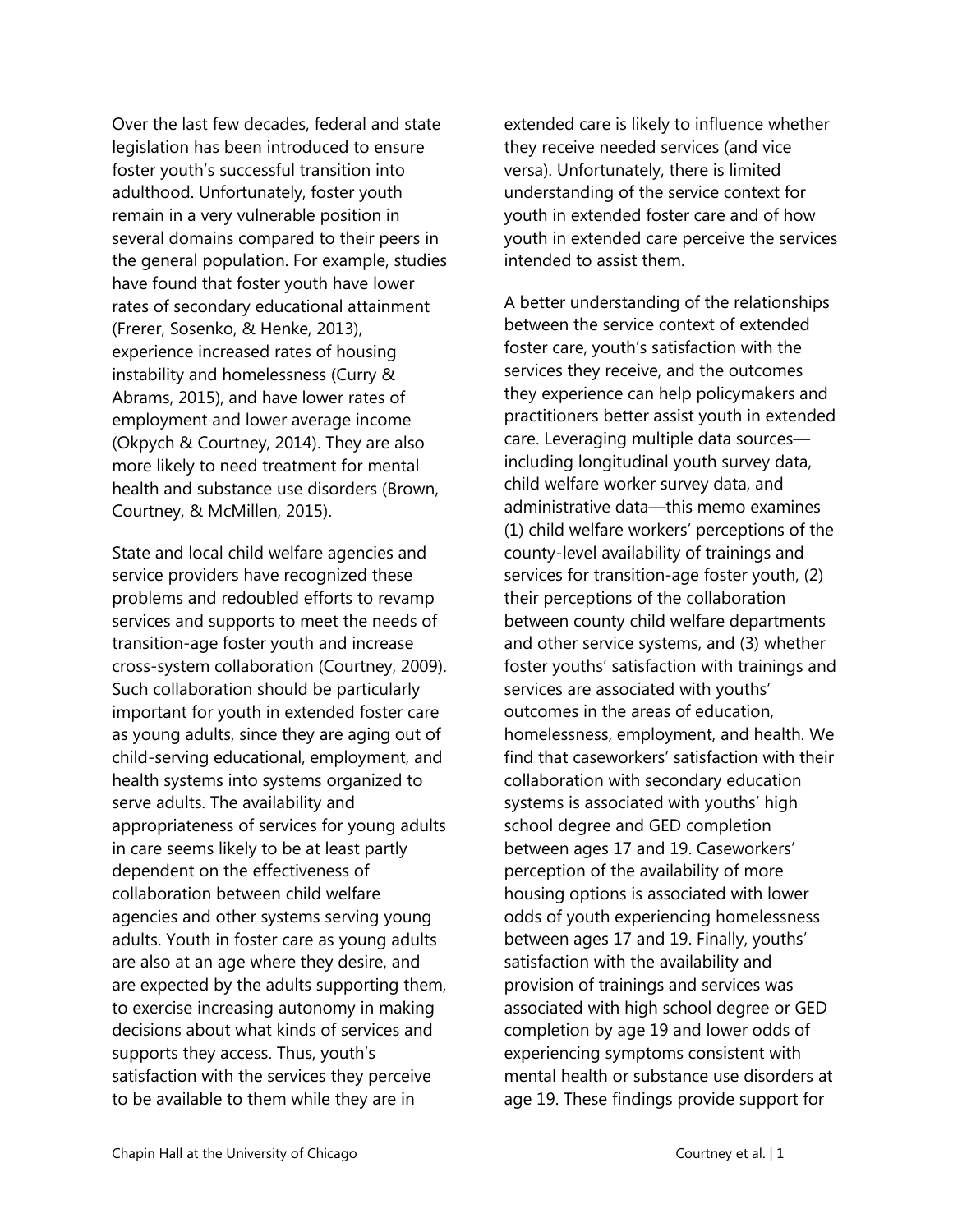increased collaboration between the child welfare and secondary education systems and call for increased efforts to improve the availability of affordable housing options for young adults. Additionally, our findings provide further evidence for the need to pay greater attention to foster youths' satisfaction with the services they are offered.

## **Methods**

To assess the impact of an extended foster care program in California, the California Youth Transitions to Adulthood Study (CalYOUTH) has gathered information from longitudinal youth surveys, caseworker surveys, and administrative data. This memo uses data from all three sources. CalYOUTH conducted interviews with a representative sample of over 700 youths in California's foster care system, whose care had been supervised by county child welfare agencies for at least 6 months after age 16 (Courtney et al., 2016a). Those youth surveys provide rich information on youth's characteristics and life experiences. To date, three waves of interviews were conducted when youths were ages 17 (Wave 1, conducted in 2013, *n*  $= 727$ , response rate  $= 95.3\%$ ), 19 (Wave 2, conducted in 2015,  $n = 611$ , follow-up rate = 84.0%), and 21 (Wave 3, conducted in 2017, *n* = 616, follow-up rate=84.7%). The current memo uses data from the first two waves.

CalYOUTH also administered online surveys to a sample of California child welfare caseworkers in 2013 (Wave 1, response rate  $= 89.8\%$ ) and 2015 (Wave 2, response rate  $=$ 96.4%; see Courtney, Charles, Okpych, & Halsted, 2015; Courtney et al., 2016b). The second caseworker survey included 306

caseworkers from 47 counties who supervised youths who participated in the first wave of the longitudinal youth survey and were in care on June 1, 2015. This survey design allowed us to link information from caseworker and youth surveys to provide a more comprehensive picture of how the California foster care system prepares youths for the transition to adulthood and how youths experienced this process. Caseworkers can provide information on the availability of countylevel resources and supports that can improve foster youths' transition to adulthood. Caseworkers can also provide their perceptions of collaboration between county child welfare systems and other health and social service systems focused on creating more favorable conditions for transitioning foster youth.

Lastly, this memo uses administrative data from multiple sources. The California Department of Social Services' (CDSS) Child Welfare Services/Case Management System (CWS/CMS) provides data on youths' basic demographic attributes, foster care history, and history of substantiated maltreatment reports. The California Employment Development Department (EDD) provides data through CDSS to our project on quarterly wages captured by California's unemployment insurance system. In addition to individual-level information from these sources, three county-level attributes were captured from publicly accessible data: the unemployment rate among young adults was obtained from the American Community Survey; data on fair market rent for two-bedroom units was obtained from the U.S. Department of Housing and Urban Development; and the proportion of voters registered as Republican was obtained from the California Secretary of State's office.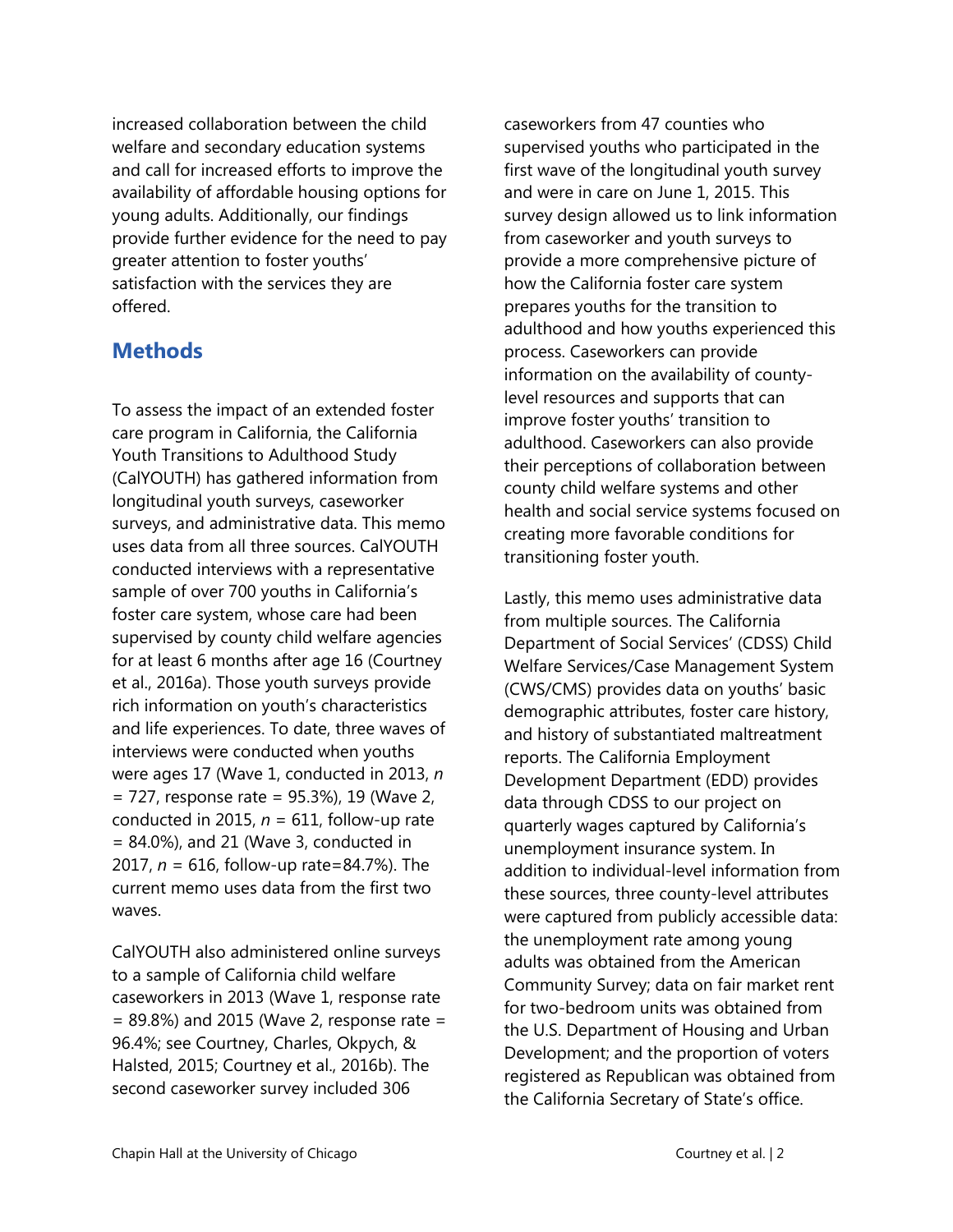The current memo uses information on 423 youths who were in extended care at age 19 and completed both the first and second youth interviews and whose caseworker (*n* = 294) completed the second caseworker survey in 2015. Data on multiple outcomes at age 19 were collected from the Wave 2 youth interviews, including high school/GED completion, experience of homelessness since the Wave 1 youth survey, and the presence of a mental health disorder or substance use disorder.<sup>[1](#page-4-0)</sup> Data on one outcome, the number of quarters youth were employed between ages 17 and 19, came from EDD wage data.

The main predictors used in our analyses were drawn from the caseworker and youth surveys. Caseworkers were asked to evaluate county-level service and training availability in the areas of secondary education, employment, mental health, substance use, and availability of housing options using 4 point scales ranging from 1, or "none," to 4, or "a wide range." We recoded these scales into binary variables ( $0 = few/none$  and  $1 =$ a wide range/some). Caseworkers were also asked to report on their satisfaction with collaboration with other service systems, including secondary education, mental health treatment, substance use treatment, employment, and housing, using 5-point scales where  $1 =$  "completely dissatisfied," 2 = "dissatisfied," 3 = "neither satisfied nor

dissatisfied,"  $4 =$  "satisfied," and  $5 =$ "completely satisfied." These scales were recoded into binary variables as well  $(0 =$ completely dissatisfied/dissatisfied/neither satisfied nor dissatisfied and  $1 =$ satisfied/completely satisfied). For descriptive information on caseworkers' overall perceptions of service availability and cross-system collaboration see the *CalYOUTH Survey of Young Adults' Child Welfare Workers* (Courtney et al., 2016b). Youths' satisfaction with training and services they received in the five areas was captured using answers to interview questions asked at the time of the Wave 2 interview that ranged from 1, "very dissatisfied" to 4, "very satisfied." These scales were recoded into binary variables (0  $=$  very dissatisfied/dissatisfied,  $1 =$ satisfied/very satisfied). For summary data on youths' satisfaction with training and services, see the report titled *Findings from the California Youth Transitions to Adulthood Study (CalYOUTH): Conditions of Youth at Age 19* (Courtney et al., 2016a).

To more clearly identify the relationships between youths' and caseworkers' perceptions and youths' outcomes, we controlled for a variety of youths' characteristics. These control variables include youths' demographic characteristics<sup>[2](#page-4-1)</sup>, the scope of their social

j

<span id="page-4-0"></span> $1$  Youths' mental health and substance use disorders were assessed using the M.I.N.I. International Neuropsychiatric Interview (M.I.N.I.), a short, structured diagnostic interview for DSM-IV and ICD-10 psychiatric disorders (Sheehan et al., 1998). The M.I.N.I. is widely used by mental health professionals and health organizations, and in psychopharmacology trials and epidemiological studies. The CalYOUTH study used an array of measures from the M.I.N.I 6.0 to assess psychiatric disorders, including depression, bipolar disorder, panic disorder, social phobia, generalized anxiety disorder, OCD, PTSD, alcohol and substance abuse/dependence, and antisocial personality disorder.

<span id="page-4-1"></span> $2$  Includes gender, race/ethnicity, and age at Wave 1 and Wave 2 interviews.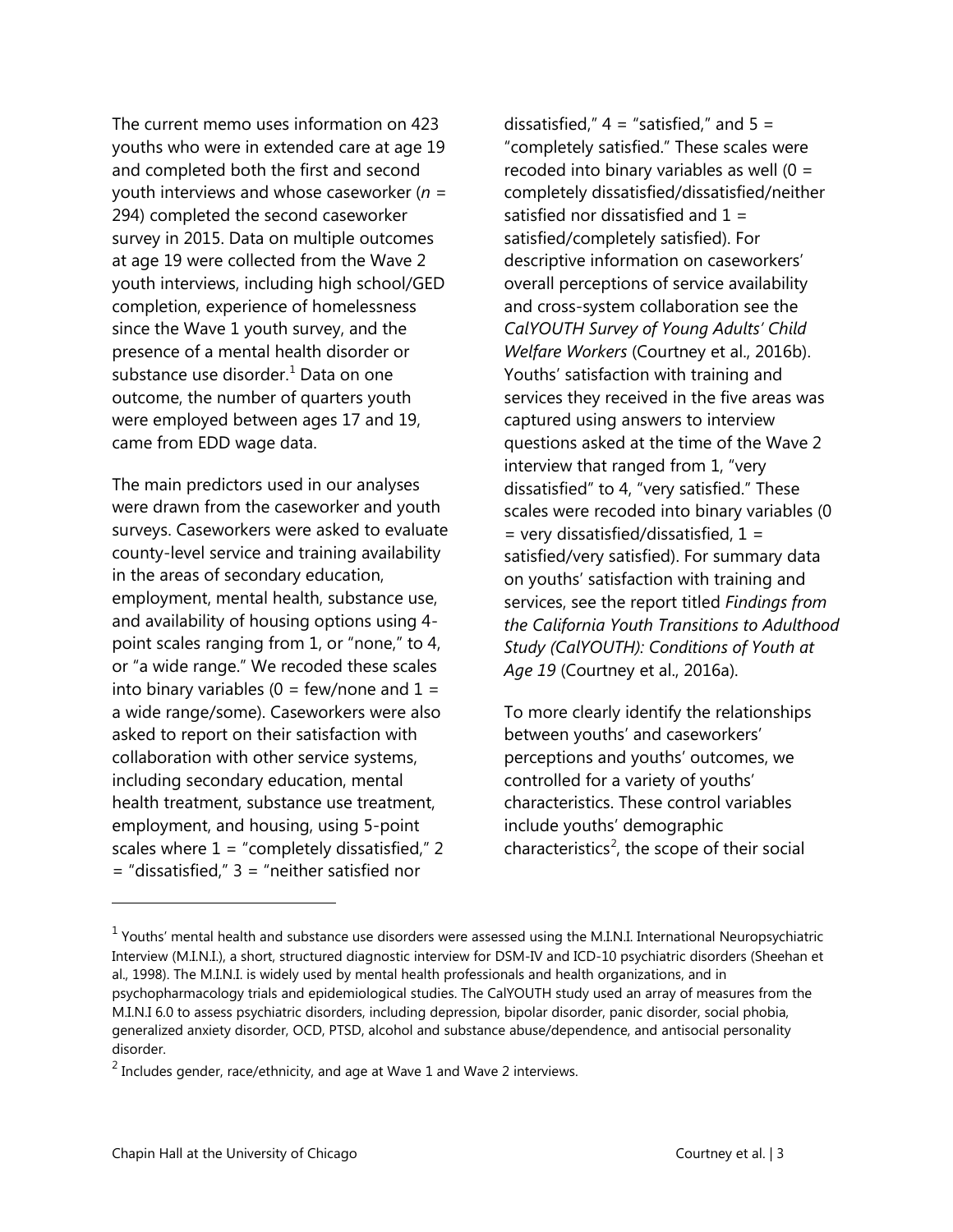networks $3$  collected during the youth interviews, and youths' foster care histories<sup>[4](#page-5-1)</sup> obtained from CWS/CMS data. To take into account county-level political and economic circumstances, we controlled for the unemployment rate among residents between 16 and 24 years old, fair market rent for two-bedroom units, and the proportion of voters registered as Republican in a youth's last county of placement. [5](#page-5-2)

The choice of analytic approach for each outcome was driven by the characteristics of each outcome. [6](#page-5-3) Multivariate logistic regression was used in models with binary outcomes, including high school/GED completion,<sup>[7](#page-5-4)</sup> experience of homelessness, mental health disorder status, and substance use disorder status. Multivariate linear regression was applied to the model with employment outcomes—the number of quarters they were employed between ages 18 and 21. Poisson regression on this count variable produced similar results.

## **Findings**

 $\overline{a}$ 

Descriptive statistics on youths' outcomes highlight the challenges many of them face during the transition to adulthood. Among youths who had not obtained a high school diploma or GED by age 17 (i.e., at the time of the Wave 1 youth interview), 72.1% had obtained one of these credentials by age 19 (i.e., at the time of the Wave 2 interview). Between the ages of 17 and 19, youths worked for 1.8 quarters and 12.3% experienced homelessness. At age 19, about 27% of youths screened positive for at least one mental health disorder and about 10% screened positive for a substance use disorder.

Our analyses show statistically significant associations between the outcomes we examined and workers' perceptions of county-level service/training availability, workers' perceptions of the quality of intersystem collaboration, and youths' satisfaction with services and training (see Table 1).

Youths' acquisition of a high school diploma or GED between ages 17 and 19 was positively associated with caseworkers' satisfaction with the level of collaboration with the secondary education system in the county where the worker was located. Specifically, the estimated odds of acquiring a high school diploma or GED between ages 17 and 19 were about 2.4 times higher in counties where caseworkers were satisfied with collaboration between the child welfare and education systems than in counties

<span id="page-5-0"></span> $3$  Includes numbers of individuals identified by the youth as providing emotional, tangible, and cognitive supports (up to 3 people for each support area).

<span id="page-5-1"></span> $<sup>4</sup>$  Includes age of first entry to the foster care system, total number of placement episodes before age 18, primary</sup> placement type before age 18, placement change rate per year before age 18, and substantiated maltreatment history (including sexual abuse, physical abuse, emotional abuse, and other abuse).

<span id="page-5-2"></span> $<sup>5</sup>$  To manage potential bias from outlier values, we grouped counties into four quartile groups for each county-level</sup> measure and used county-level group-mean values in our regression analyses.

<span id="page-5-3"></span> $6$  Multiple imputation using chained equations was applied to address missing values of all variables used in these analyses. All analyses were weighted with a wave 2 youth survey weight.

<span id="page-5-4"></span> $^7$  For the analysis predicting high school/GED completion, 51 youths with a high school diploma/GED at wave 1 were excluded (n=372).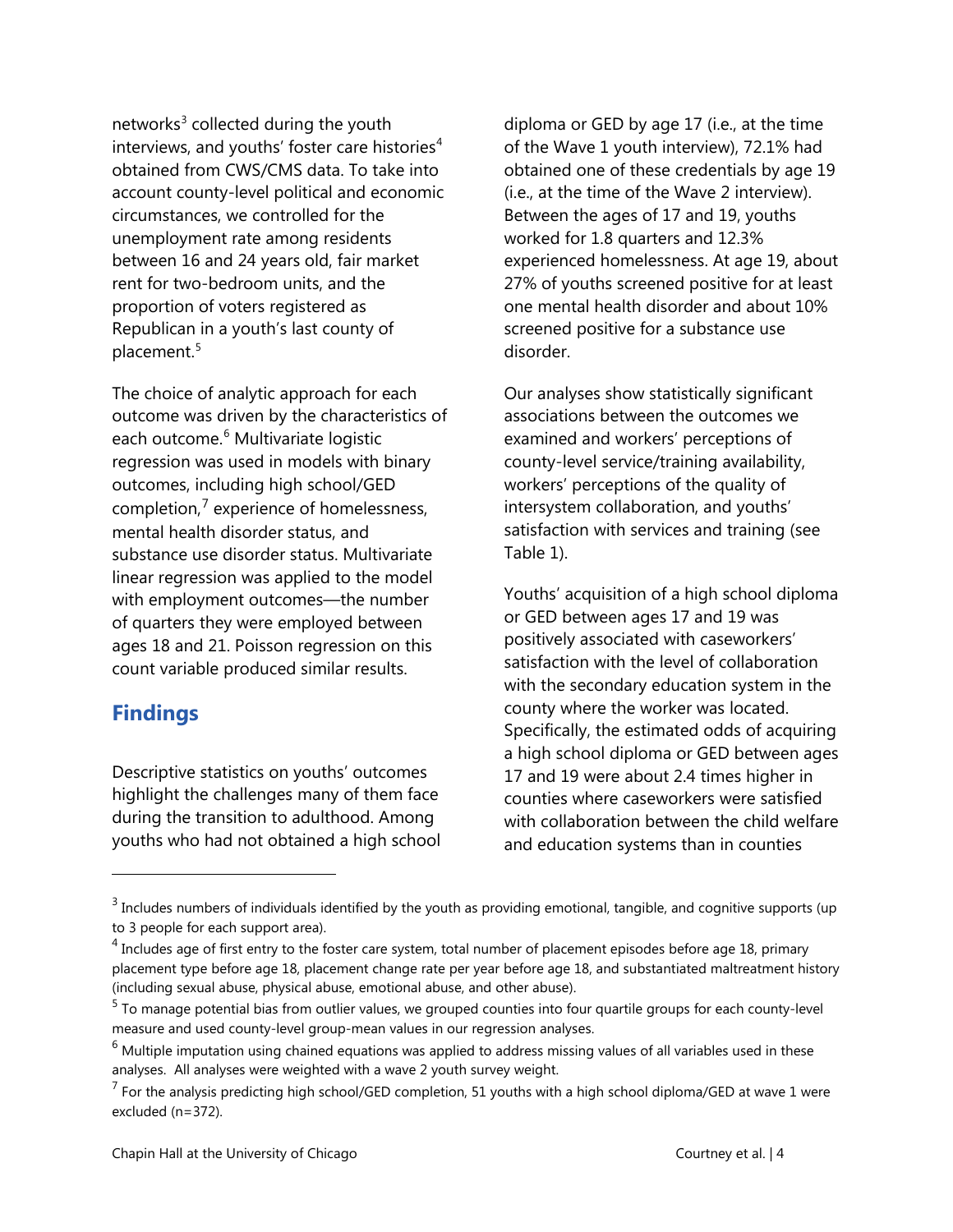where caseworkers were not satisfied with the level of collaboration. High school diploma and GED acquisition was also positively associated with youths' satisfaction with services and trainings; the estimated odds of degree or GED completion were about four times higher for youths who were satisfied with the services and training they received targeting secondary education than for those who were not satisfied.

After statistically controlling for county-level factors, including fair market rent for twobedroom housing units, the odds of experiencing homelessness between ages 17 and 19 was 62% lower among youths in

counties where caseworkers perceived that there were a wide range or at least some available housing options, compared to youth who lived in counties where workers perceived few or no available housing options. The positive relationship between the outcome of homelessness and caseworkers' perceived quality of collaboration between child welfare and housing system is an unexpected result. One possible explanation would be that caseworkers in counties with significant youth homelessness issues might already be working closely with public or private agencies that provide temporary shelter for homeless youth.

| <b>Outcome</b><br>variables                      | <b>Secondary</b><br>education<br>completion | Ever homeless<br>between ages<br>17 and 19 | <b>Number of</b><br>quarters<br>employed | Any mental<br>health<br>symptoms | Any substance<br>use disorder<br>symptoms |
|--------------------------------------------------|---------------------------------------------|--------------------------------------------|------------------------------------------|----------------------------------|-------------------------------------------|
|                                                  | Logit                                       | Logit                                      | Linear                                   | Logit                            | Logit                                     |
|                                                  | (Odds                                       | (Odds ratio)                               | (Coefficient) <sup>b</sup>               | (Odds ratio)                     | (Odds ratio)                              |
| Analysis type                                    | ratio) <sup>a</sup>                         |                                            |                                          |                                  |                                           |
| Availability of<br>service/training              | 0.79                                        | $0.38*$                                    | 0.23                                     | 0.66                             | 0.85                                      |
| Quality of inter-<br>system<br>collaboration     | $2.42**$                                    | $2.65*$                                    | $-0.13$                                  | 0.83                             | 0.78                                      |
| Youth's<br>satisfaction with<br>service/training | $4.04**$                                    | 0.34                                       | 0.05                                     | $0.22**$                         | $0.13*$                                   |

*Table 1. Regression Analysis Results Summary*

\*p<0.05, \*\*p<0.01

Note: All five models controlled for youths' demographic characteristics, scope of their social network, foster care history, and county-level attributes discussed in the methods section.

<sup>a</sup> For logit model results, a coefficient value greater than 1 indicates that the variable increases the estimated odds of the outcome whereas a coefficient less than 1 indicates that it decreases those odds.

 $b$  For the linear ordinary least squares model results, a coefficient value greater than 0 indicates that the variable increases the estimated number of quarters the youth is employed whereas a coefficient less than 0 indicates that it decreases the estimated number of quarters the youth is employed.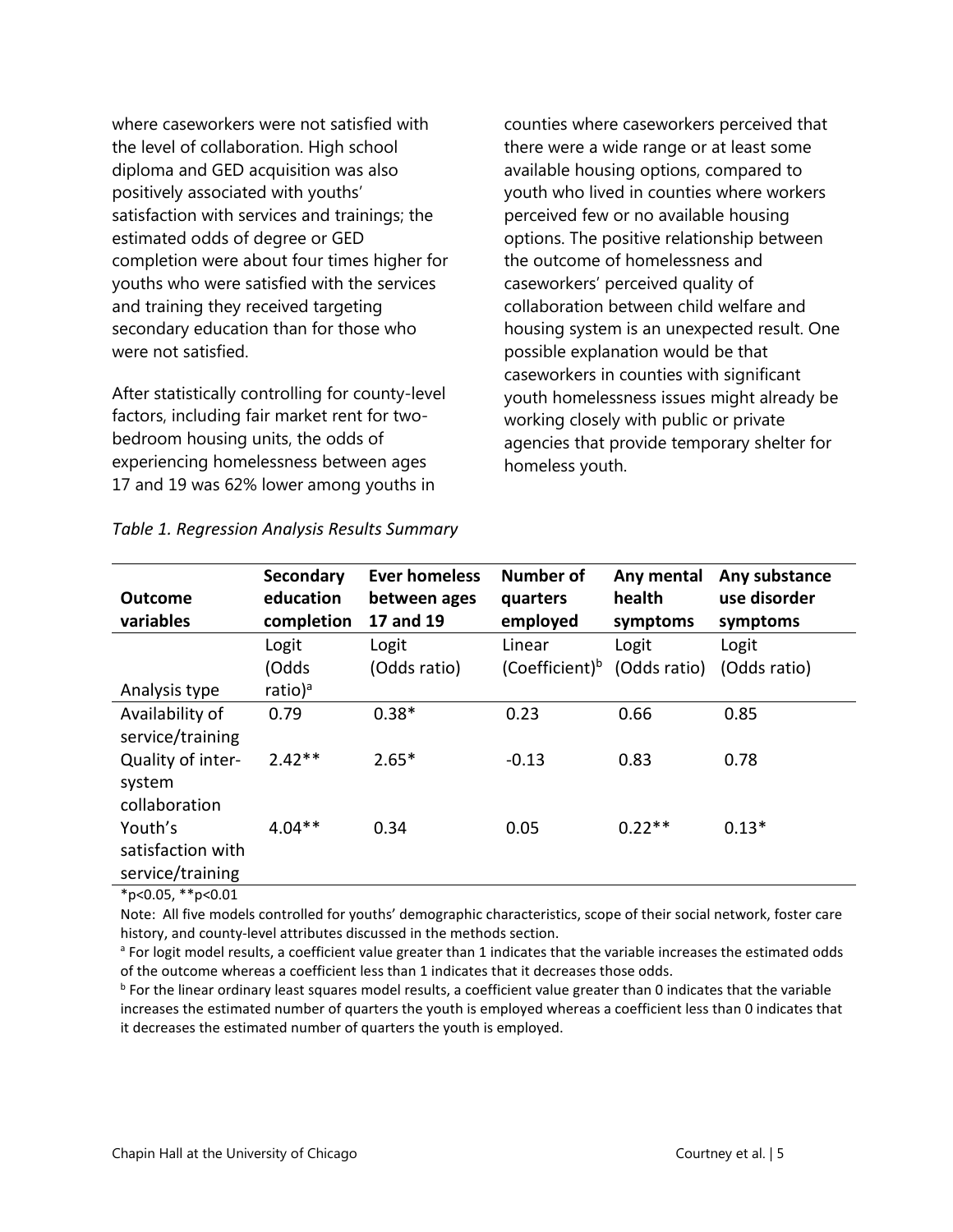The number of quarters youths were employed was not significantly associated with county-level employment service and training availability, intersystem collaboration, or youths' satisfaction with employment support service and training experiences. Youths' satisfaction with treatment and support services was significantly associated with lower probabilities of being screened in for a mental health or substance use disorder at the time of the Wave 2 interview. Specifically, the estimated odds of having a mental health disorder were about 78% lower for youth who were satisfied with available services than for youths who were dissatisfied. Similarly, the odds of having a substance use disorder were about 87% lower for youths who were satisfied with substance abuse treatment services than for those who were not.

# **Study Limitations**

The results of this study should be interpreted with caution due to the study's limitations. First, the current memo relies heavily on caseworkers' perceptions and experiences to capture county-level training and service availability and the quality of intersystem collaboration. Caseworkers can be an important source of information about the county-level service context; we use data collected from almost 300 caseworkers to curb influences from individual biases. However, caseworkers' evaluations are not necessarily objective measures of service availability or crosssystem collaboration. Furthermore, we use cross-sectional caseworker survey data to estimate county-level attributes, which may not appropriately capture changes in county contexts. We need longitudinal data on workers' perceptions of the changing service context in California to better understand the relationships between county-level factors and youth outcomes. Longitudinal data may also shed light on the counterintuitive relationship we find between the homelessness outcome and the quality of collaboration between child welfare agencies and housing systems.

Second, since data on the relationship between youths' satisfaction with services and their outcomes were both collected during the Wave 2 interview, it is possible that youths' views of the services they received were influenced by their current functioning. For example, youth who had recently completed a high school diploma or GED may have been more likely than those who had not yet obtained such a credential to favorably view any educational support they received along the way, even if that support had little to do with their success. Thus, the positive relationships between youths' satisfaction with services and some youth outcomes should not be interpreted as strong evidence of the effectiveness of the services the youth received.

Third, this memo uses information on a sample of youth that may not be representative of all transition-age foster youth in California. Our study sample included youths who completed both waves of youth interviews, who were in extended foster care at age 19, and whose caseworkers completed the Wave 2 caseworker survey. Sample attrition between the first and second round of youth interviews was not excessive, and over 95% of eligible workers completed the second worker survey. Nevertheless, we did not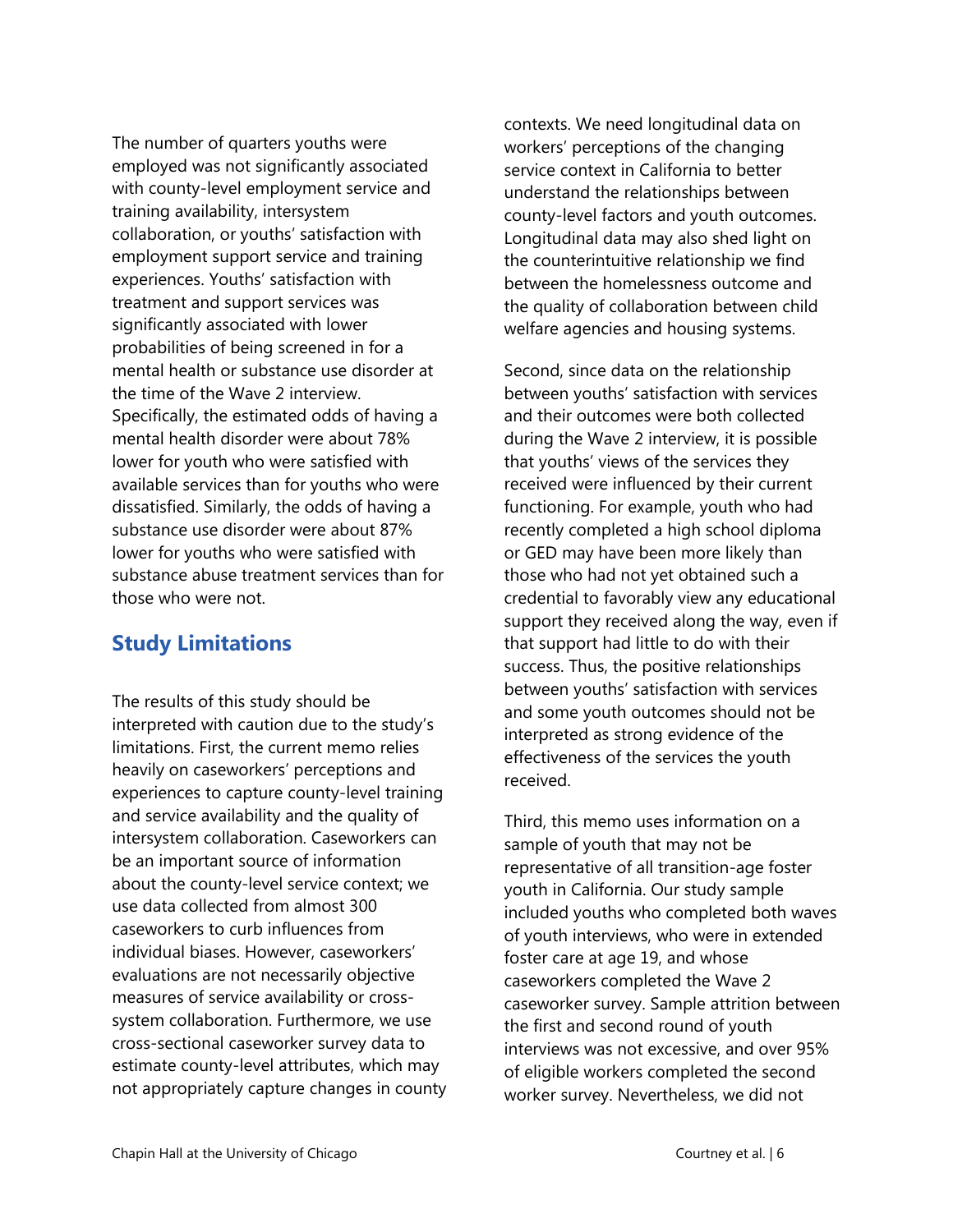have linked youth and caseworker data on all of the CalYOUTH sample members who were in care at age 19. Moreover, this study did not include CalYOUTH sample members who left foster care before age 19. Their satisfaction with services and training, and their outcomes, might differ from those of the youths still in care at 19.

Lastly, the findings may not be generalizable to other states. California operates a countyadministered child welfare system, whereas most states operate a state-administered system, and only half of the states have extended foster care to age 21. Thus, particularly where the state government administers the foster care system, or the state has not extended foster care to age 21, the relationships between youths' outcomes and the variables studied here may differ from those reported there.

## **Conclusion**

The transition to adulthood can be challenging for all youth, but it has been shown to be particularly challenging to youth in state care. Various publicly supported systems provide services and training to address the needs of youth in care, often in collaboration across systems, to better prepare foster youth for the transition to adulthood. This memo provides some evidence that those efforts are effective, at least with respect to improving some youth outcomes. Caseworkers' perceptions of collaboration at the county level between the child welfare and secondary education systems were strongly associated with youths' success in acquiring a high school diploma or GED, providing evidence of the importance of such collaboration. However, we found that

caseworkers' perceptions of cross-system collaboration were not associated with the other youth outcomes we studied. The absence of an association between crosssystem collaboration and employment and behavioral health outcomes may reflect a relatively poor level of collaboration between county child welfare agencies and the systems primarily charged with helping young adults achieve those outcomes. Among caseworkers who completed the Wave 2 survey, only 23% were "dissatisfied" or "very dissatisfied" with the level of collaboration in their county between the child welfare and secondary education systems. However, that was true for 31% of caseworkers when asked about collaboration with the employment service system, 42% when asked about mental health services, and 47% when asked about substance abuse treatment services (Courtney et al., 2016b). Seen in that context, our findings regarding the strong relationship between cross-system collaboration and youths' acquisition of secondary education credentials should provide encouragement for better collaboration between child welfare agencies and other systems serving young adults. Our findings should also encourage counties whose workers report relatively poor collaboration between systems to learn from those counties that appear to be having greater success in that regard.

Our finding that caseworkers' perceptions of the availability of housing options for young adults in care is associated with youths' experience of homelessness should not be surprising given the high cost of housing in much of California and its relationship to homelessness (Khouri, 2018). The relationship between the availability of housing and homelessness among youth in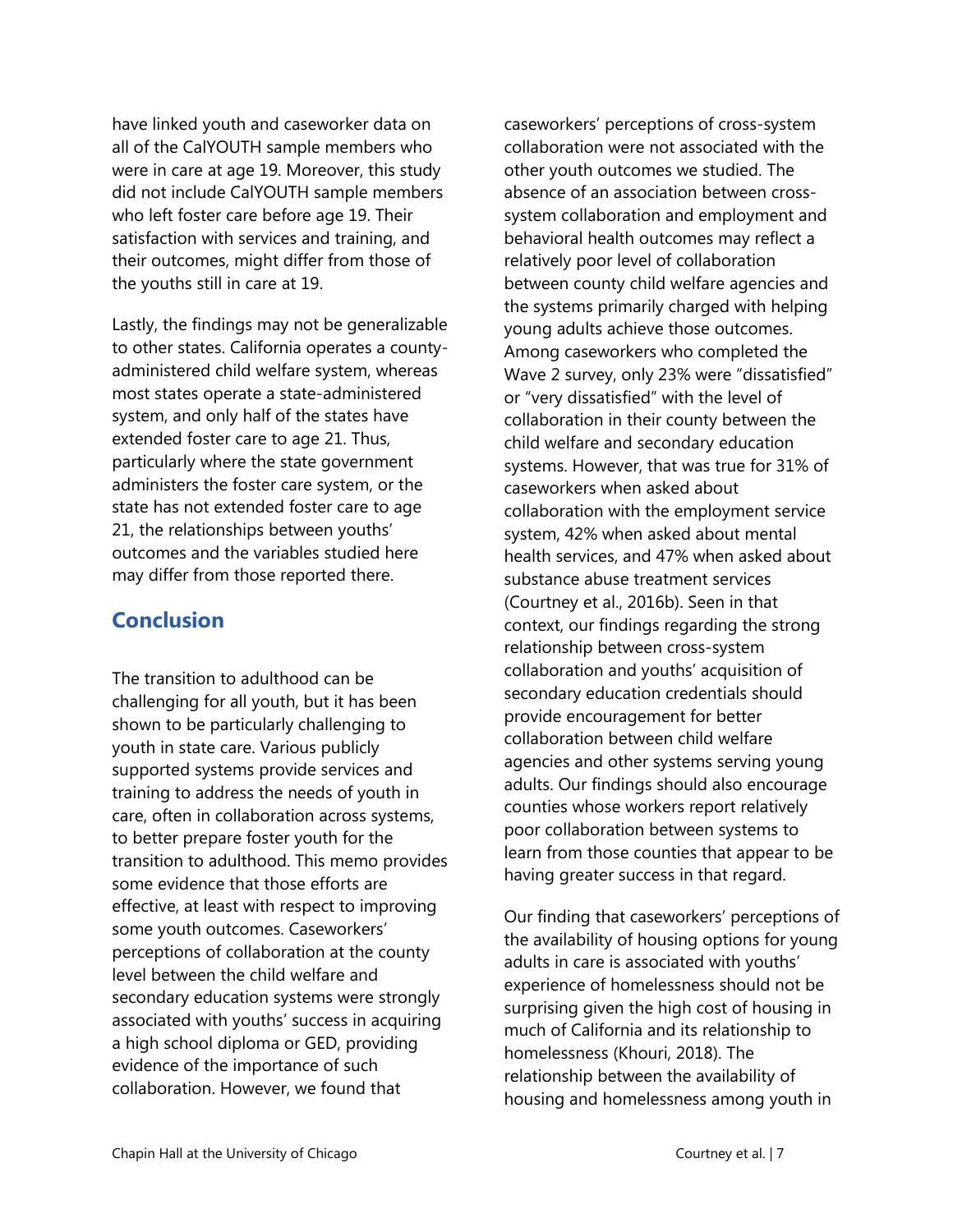extended foster care also calls for better collaboration between adult housing services providers and child welfare agencies, given the high risk of homelessness among current and former foster youth (Courtney et al., 2016a; Dworsky, Napolitano, & Courtney, 2013).

Another important takeaway from this memo is that youths' satisfaction with support services and trainings is positively associated with their outcomes in secondary education and behavioral health. For services to be effective, they must engage those in need of help, and youth who are

## **References**

- Brown, A., Courtney, M. E., & McMillen, J. C. (2015). Behavioral health needs and service use among those who've agedout of foster care. *Children and Youth Services Review*, *58*, 163–169. https://doi.org/10.1016/j.childyouth.201 5.09.020
- Courtney, M. E. (2009). *The difficult transition to adulthood for foster youth in the US: Implications for the state as corporate parent. Social Policy Report. Volume XXIII, Number I*. Ann Arbor, MI: Society for Research in Child Development. Retrieved from https://eric.ed.gov/?id=ED509761
- Courtney, M. E., Charles, P., Okpych, N. J., & Halsted, K. (2015). *California Youth Transitions to Adulthood Study (CalYOUTH): Early findings from the child welfare worker survey*. Chicago, IL: Chapin Hall at the University of Chicago. Retrieved from https://www.chapinhall.org/wpcontent/uploads/CY\_CW\_RE1214.pdf

satisfied with the services they receive are more likely to be engaged. Unfortunately, youth in foster care may not be perceived as valued consumers of health and social services, and their preferences and satisfaction with services may not be adequately discussed. Our findings suggest that professionals working in all systems serving young adults should view youth in care as invaluable sources of information about the utility of efforts to assist them. Moreover, engaging youth in care in service design and outreach can be initial steps to better capture their preferences and needs and design more effective services.

- Courtney, M. E., Okpych, N. J., Charles, P., Mikell, D., Stevenson, B., Park, K., ... Feng, H. (2016a). *Findings from the California Youth Transitions to Adulthood Study (CalYOUTH): Conditions of youth at age 19*. Chicago, IL: Chapin Hall at the University of Chicago. Retrieved from https://www.chapinhall.org/wpcontent/uploads/CY\_YT\_RE0516\_4-1.pdf
- Courtney, M. E., Okpych, N. J., Mikell, D., Stevenson, B., Park, K., Harty, J., ... Kindle, B. (2016b). *CalYOUTH survey of young adults' child welfare workers*. Chicago, IL: Chapin Hall at the University of Chicago.
- Curry, S. R., & Abrams, L. S. (2015). Housing and social support for youth aging out of foster care: State of the research literature and directions for future inquiry. *Child and Adolescent Social Work Journal*, *32*(2), 143–153. https://doi.org/10.1007/s10560-014- 0346-4
- Dworsky, A., Napolitano, L., & Courtney, M. (2013). Homelessness during the transition from foster care to adulthood. *American Journal of Public Health*,